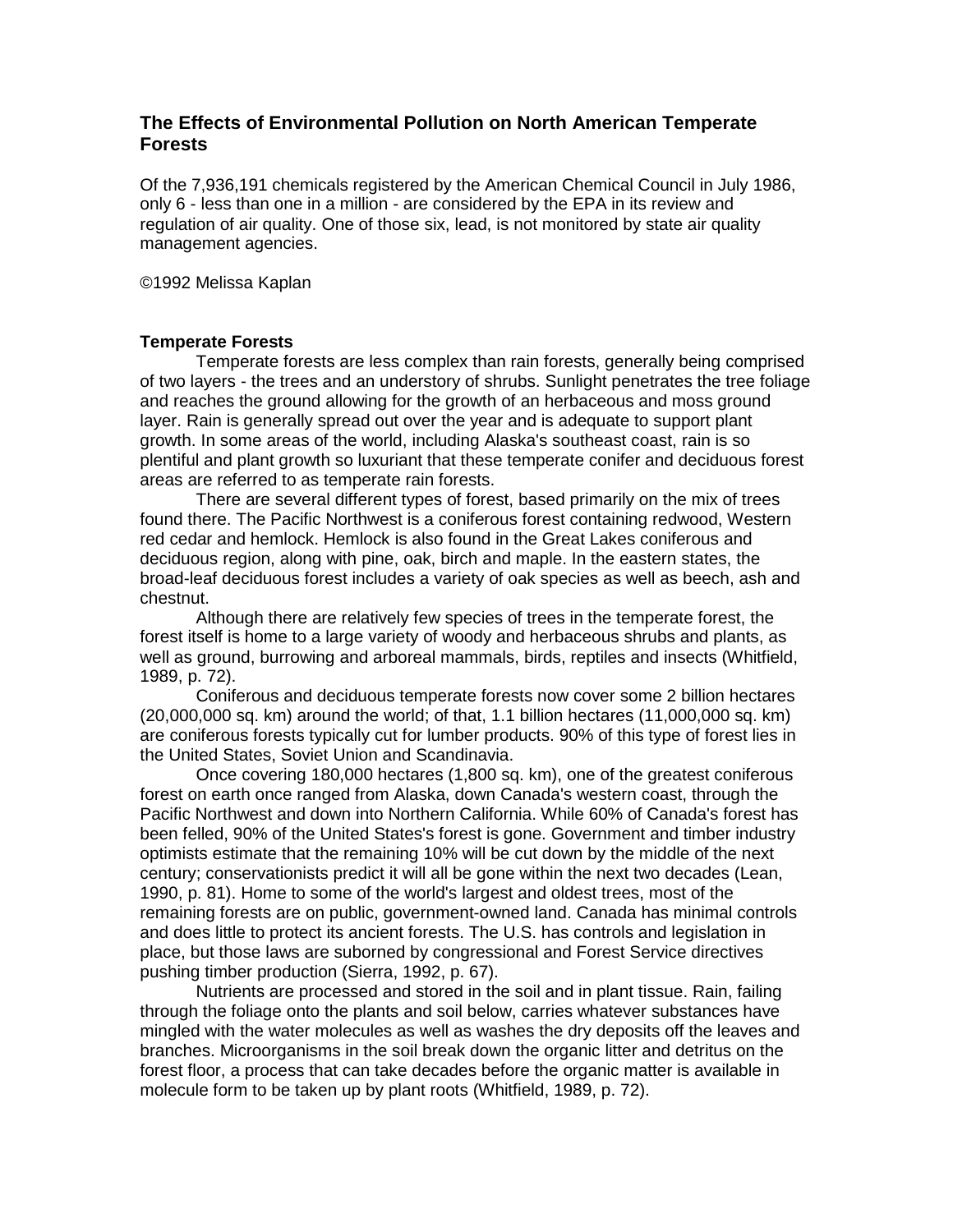Deforestation has been occurring on the North American continent ever since white settlers hit the eastern shores. Through the past 300 years, forests have been felled to provide agricultural land, timber and lumber products and, more recently, for energy and mineral extraction (Sierra, 1992, p. 67). For the past several decades, however, a new agent has been at work destroying trees, especially those at high elevations seemingly apart from man's habitations and commerce (Whitfield, 1989, p. 72).

Waldsterben (tree death) is one of the more serious effects of acid fallout. Although the natural leaching of soil elements over time leads to the acidification of the soil, the primary source of acidity now comes from the acid precipitation - clouds, fog, rain, snow and hail - and dry deposits (Whitfield, 1989, p. 164).

#### **Clean Air**

Scientists have finally come up with a definition of clean air and precipitation. Unfortunately, no one thought to do this while the air was actually clean. Thus any discussion of clean air is based upon what scientists think the air quality was like before major industries, power plants and vehicular transportation became so common a part of our socioeconomic landscape.

Clean air is generally defined as air found far from, and without the effects of, human habitation and commerce. Comprised of oxygen, nitrogen and rare gases such as argon, neon, helium, ozone, carbon dioxide, krypton, xenon and naturally occurring radioactive materials from the earth, it also has various sulfur and nitrogen compounds. Mixed up with all of these chemicals is water vapor and suspended solid particulates and liquid substances. Known collectively as aerosols, these may be defined as dust particles and nuclei. The latter include chloride salts, sulfuric and nitrous acids, phosphorus compounds and other chemical substances. The nuclei have an attraction to water vapor, and are important in the transformation of vapor to fog, clouds, rain and snow. The dust particles, while up to 10 times larger than the nuclei, occur in smaller numbers (Miller and Miller, 1989, p. 4).

#### **Natural Pollution**

Naturally occurring air pollution is caused by natural events occurring in the life of the planet and of the local biosystem: volcanic eruptions, smoke from forest fires and carbon dioxide and methane diffusing from lake beds (and from a variety of wildlife).

Effusions from volcanos erupting vertically impact global weather patterns. In 1815, Tambora on the Indonesian island of Sumbawa erupted, injecting four times the atmospheric dust into the air as did Krakatoa in 1883. The year of 1816 became known as the "year without summer", so dense was the global layer of particulates and gases, blocking much of the sun's light from penetrating through the stratosphere. Although global temperatures were only 1°F below normal, it was enough to cause crop reductions and outright failures, setting off famine, riots and disease (Fisher, 1990, p. 33). The plume of particulates from the 1982 eruption of Mexico's El Chichon was 2-3 times smaller than that of 1991's eruption of Mt. Pinatuba in the Philippines. It was felt that El Chichon's cooling affect was canceled out by the global warming then occurring (Discover, 1992, p. 46); scientists are still debating Pinatuba's probable impact on global weather patterns.

Forest fires pour gases and particulates into the air. The ecosystems in which these fires occur are adapted and may even require the heat and burn-off to maintain their high reproductive and varietal success. The smoke from forest fires, which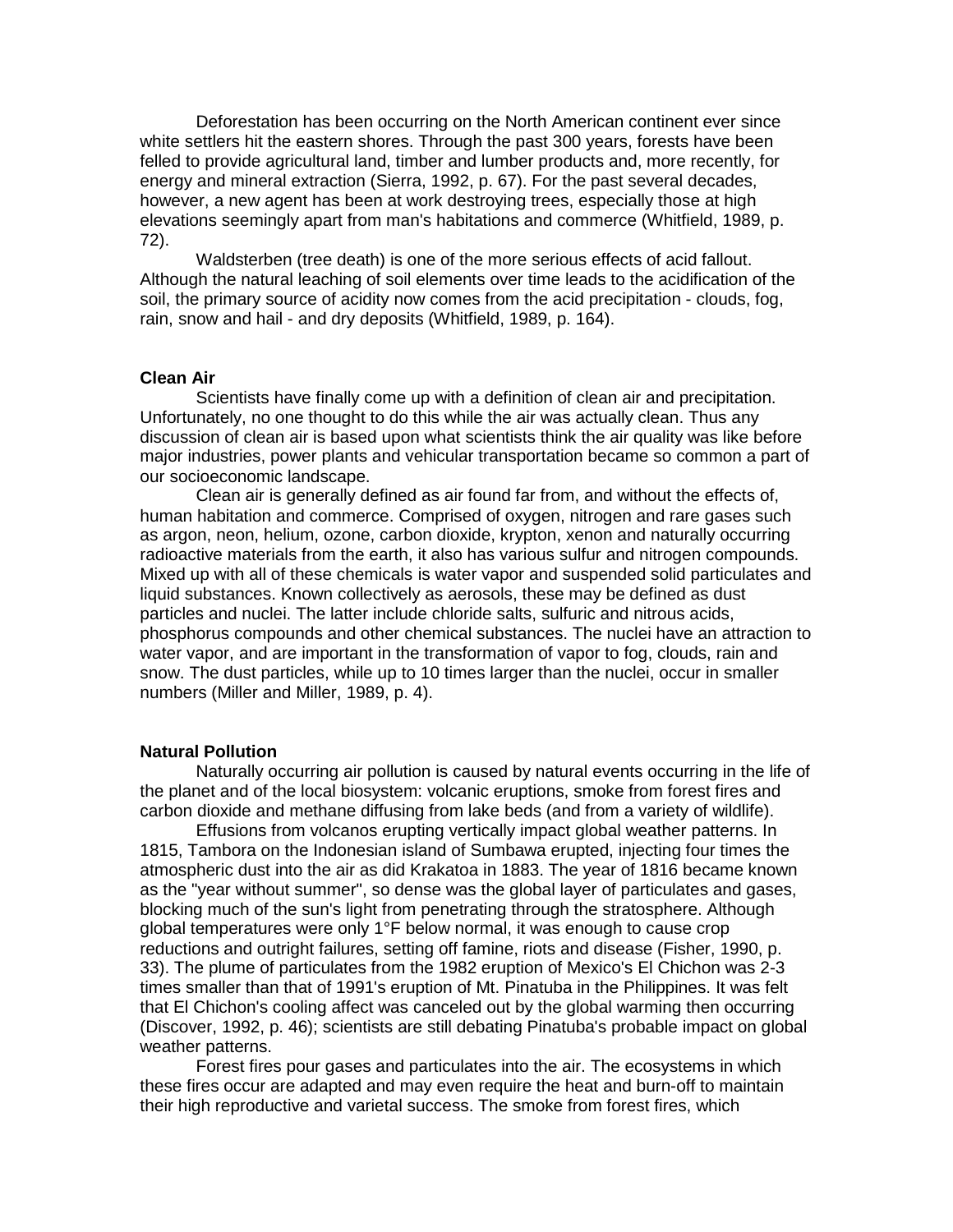generally does not go outside the troposphere, is brought to ground after the first rain (Miller and Miller, 1989, p. 9).

Lake gases, such as carbon dioxide and methane, are generally held down by the cold water layer in the deepest part of the lake, or are quietly diffused into the air with the constant or seasonal circulation of warm and cold water within the lake. An increasing source of carbon dioxide and methane is the growing area devoted to rice paddies and the increasing number of cows raised to feed an every expanding human population (Miller and Miller, 1989, p. 10).

## **Dirty Air**

Humans have shown an uncanny ability to rapidly modify their environment to satisfy growing social pressures. While there have been short-term gains for humankind, the natural world has not fared as well.

Human pollution is either emitted directly into the air, formed by photochemical reactions in the air, or blown into the air from surface deposits. The following tables show the direct pollutants, their sources and those airborne pollutants created as a result of photochemical reactions (Miller and Miller, 1989, p. 11).

| <b>CHEMICAL SOURCES</b>              | <b>DIRECT EMISSIONS</b>                         |  |
|--------------------------------------|-------------------------------------------------|--|
| Arsenic (As)                         | coal and oil furnaces                           |  |
| Benzine (C6K6)                       | refineries, motor vehicles                      |  |
| Cadmium (Cd)                         | coal and oil furnaces, burning wastes, smelters |  |
| Carbon Dioxide (CO2)                 | burning fossil fuels                            |  |
| Carbon Monoxide (CO)                 | coal and oil furnaces, smelters, steel plants   |  |
| Chlorine (Cl2)                       | chemical industries                             |  |
| Floride ion (F-)                     | steel smelters and plants                       |  |
| Formaldehyde (HCH)                   | motor vehicle exhaust, chemical plants          |  |
| Hydrogen Chloride (HCI)              | Incinerators                                    |  |
| Hydrogen Floride (HF)                | smelters, fertilizer plants                     |  |
| Hydrogen Sulfide (H,S)               | refineries, pulp mills, sewage plants           |  |
| Lead (Pb)                            | motor vehicles, smelters                        |  |
| Manganese (Mn)                       | steel and power plants                          |  |
| Mercury (Hg)                         | coal and oil furnaces, smelters                 |  |
| Nickel (Ni)                          | smelters, coal and oil furnaces                 |  |
| Nitric Oxides (NOx)                  | motor vehicles, coal and oil furnaces           |  |
| <b>Radioactive Materials:</b>        |                                                 |  |
| Iodine-131, Cesium-137, Strontium-90 | nuclear industry accidents                      |  |
| Silicon tetrafloride (SiF4)          | chemical plants                                 |  |
| Sulfur Dioxide (SO2)                 | coal and oil furnacs, smelters                  |  |
|                                      |                                                 |  |

# **Photochemical Reactions:**

| Hydroxyl Radical (OH)      | hydrocarbons + NOx produces acids    |
|----------------------------|--------------------------------------|
| Nitric Acid (HNO2)         | formed from NO <sub>2</sub>          |
| Nitrogen Oxide (NO2)       | formed from NO to produce ozone (O3) |
| Nitrous Acid (HONO)        | formed from NO2 + H2O                |
| Ozone (O3)                 | from hydrocarbon + NOx               |
| Peroxyacetyl Nitrate (PAN) | from nitric oxides + hydrocarbons    |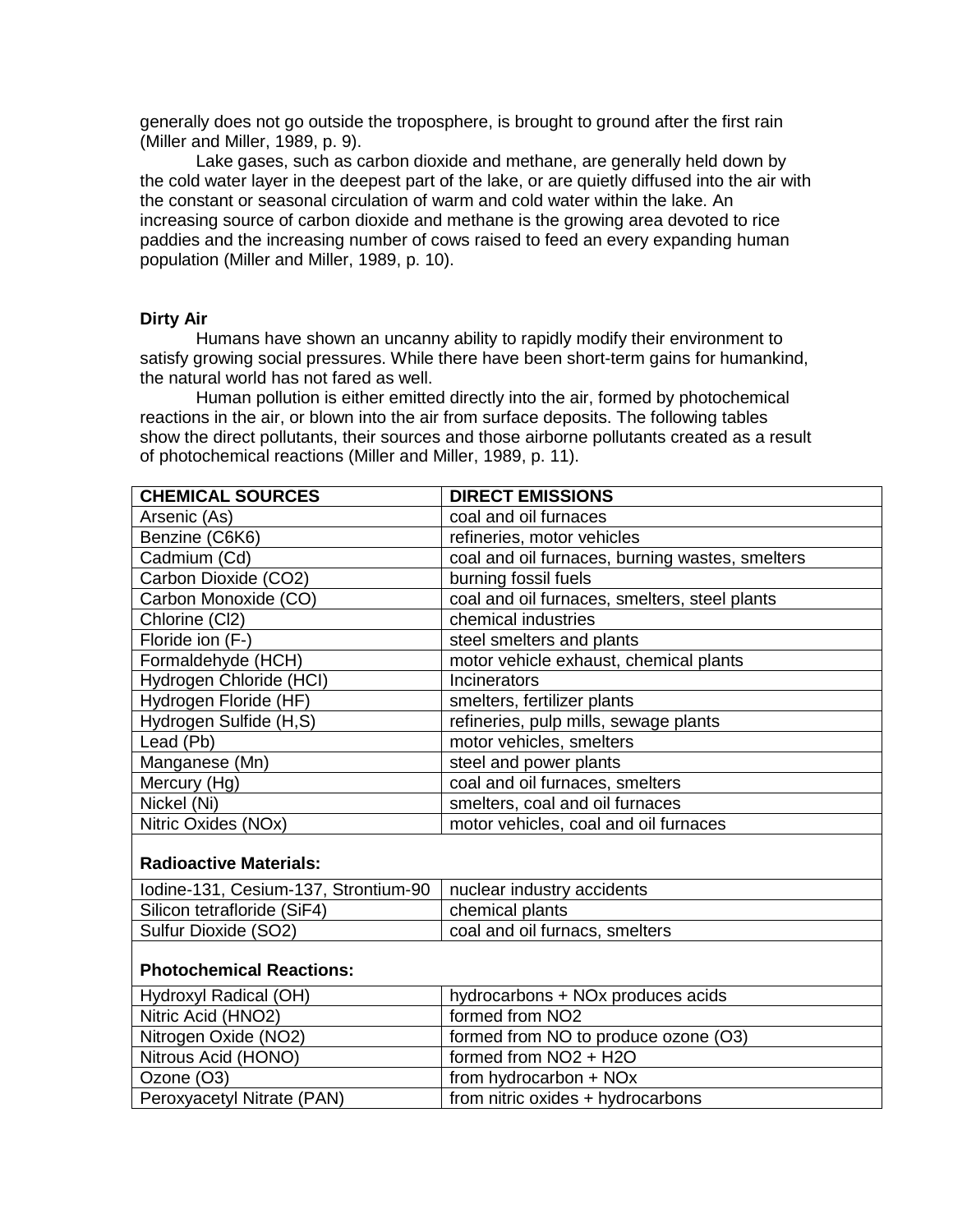| Sulfuric Acid (H2SO4)             | from sulfur dioxide (SO2) + hydroxyl atoms (OH)   |
|-----------------------------------|---------------------------------------------------|
| <b>Indoor Pollution:</b>          |                                                   |
|                                   |                                                   |
| Carbon Dioxide (CO2)              | gas and kerosene stoves and heaters, wood-burning |
|                                   | stoves                                            |
| Carbon Monoxide (CO)              | gas and kerosene stoves and heaters, wood-burning |
|                                   | stoves                                            |
| Nitric Oxides (NOx)               | gas and kerosene stoves and heaters               |
| Sulfur Dioxide (SOx)              | gas and kerosene heaters                          |
| Aldehydes, volatile organics, and | gas, kerosene and radiant heaters                 |
| particulates                      |                                                   |

This chemical stew is created by the demands of modern society for energy, consumer goods, and the cars in which we go out to buy those goods and materials. The effects of these pollutants are wide-ranging, from damage to low-power electrical contacts in computers to an increased rate of melanomas and lung cancers, from acidic deterioration of lead and copper pipes to increased fetal birth defects. Even minor effects, such as outbreaks of gastroenteritis from acid-resistant strains of bacteria in acidified groundwater to the accelerated deterioration of paint, nylon, cotton and paper, cause no small inconvenience and expense to a society bent on producing and consuming an ever-increasing variety of goods (Miller and Miller, 1989, pp. 38-39).

Ever since Eville Gorham first identified sulfuric acid as a component of the gentle rains falling upon England's Lake District in the early 1950's (Miller and Miller, 1989, p. 16), the existence and effects of acid rain has been disputed by various government agencies, power utilities and chemical manufacturers (Adler, 1973, p. 98). Despite the then-current knowledge of weather patterns and air currents, no one believed that chemicals thrust into the air could travel so far.

Svante Oden, often referred to as the "father of acid rain" (Miller and Miller, 1989, p. 17) was the first to identify distant sources in West Germany and other countries in western Europe more than 1,000 miles away, as the cause of the pollution in Scandinavia. The northern countries of Scandinavia, Finland and Norway sit on the Fenno-Scandian plain, swept clean during the last Ice Age. Since then the slow work of fungi and algae, working together as lichens, have slowly decomposed and altered the underlying rock to form a thin layer of soil. Like the Canadian Plain in the North American continent, this land has a very low alkaline content and is unable to buffer much of the acid deposition (Luoma, 1984, p. 39).

Carbon dioxide (CO2) concentration has increased by 25% over the past 100 years. Analysis Of CO2 bubbles in the glacial ice of the north and south poles show increases from the preindustrial level of CO2 at 280 parts per million to 350 ppm in the late 1980's. It is expected to double to over 600 ppm in the 21st century.

Methane exists in relatively oxygen-free environments: in the guts of animals, in permafrost, in the muddy bottoms of rice paddies and in the lower layers of landfills. A natural gas, it is released through coal mining and petroleum exploration. Methane has 20-30 times more infrared heat trapping capacity than does CO2, and accounts for as much as 20% of the human-caused greenhouse effect. Methane currently exists in the atmosphere at 1 ppm, less than 1% of the existing level of CO2 (approximately 0.03% by volume [Miller 1989, p. 46]), but should increase as a result of continued deforestation to provide room for more livestock and rice paddies for the world's expanding population, energy exploration and development (Schneider, 1989, pp. 99-101).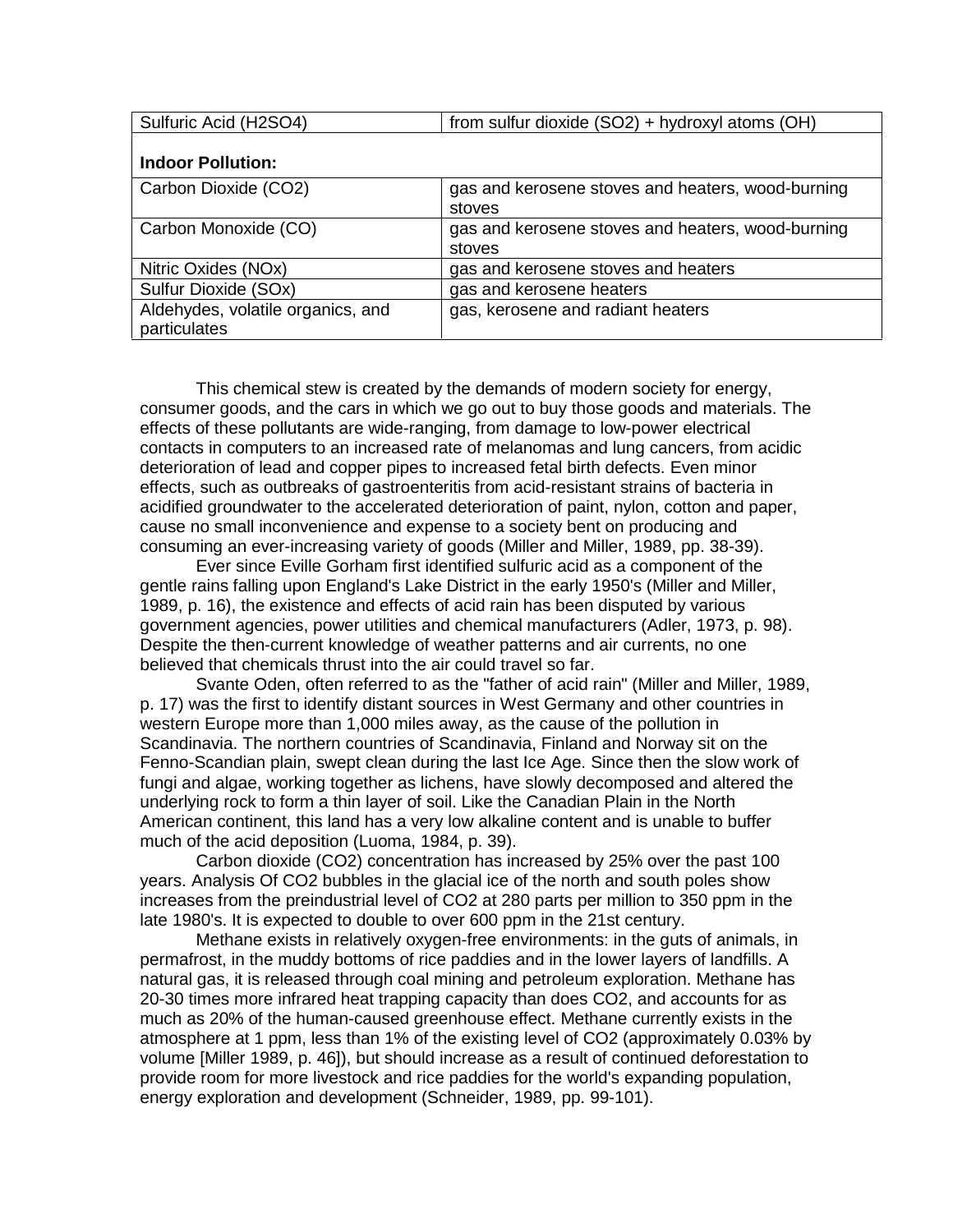Chlorofluorocarbons, or CFCs, existing in 1 part per billion quantities, are a major factor in ozone depletion due to the repetitive reactions caused by its chlorine contribution to the upper air layers and may account for 25% of the CO2-induced warming effect by the next century unless drastic measures are taken to reduce or eliminate CFC emissions now (Schneider, 1989, p. 101).

The amount of CO2 held in the atmosphere is 750 billion ton. By contrast, terrestrial organisms store the following amounts of CO2 (Schneider,1989, p. 102):

| Living plants (primarily trees)         | 750 billion tons   |
|-----------------------------------------|--------------------|
| Non-humans (animals, insects)           | 1-2 billion tons   |
| <b>Humans</b>                           | .5 billion tons    |
| Bacteria (atoms, by weight)             | 1-2 billion tons   |
| Fungi                                   | .5-1 billion tons  |
| Dead organic matter                     | 1,500 billion tons |
| Total terrestrial CO2 (in billion tons) | 2,253 to 2,255.5   |

Living matter in the oceans contain 3 billion tons of carbon; 10,000 times that amount is dissolved in the oceans, mostly in non-living form, in addition to the 65 billion tons of carbon found in the rocks and carbonate sediments in the continental crust and ocean floor. Slow removal of CO2 from the atmosphere is done by the oceans, through biological and chemical processes which take decades, if not centuries, to complete. It is unknown how the effects of global warming will alter this CO2 absorption, but it is estimated that at least 50% of the amount of CO2 injected into the air will remain in the air in the 21st century (Schneider, 1989, pp. 101-102).

CO2, methane and CFC have varying interactions. CO2 can cool the atmosphere, slowing the photoreaction causing ozone destruction. At the same time, however, the cooling causes high altitude clouds to interact with the CFC, destroying the ozone. Methane, which can be produced or destroyed in the troposphere (depending upon what other chemicals are present), also affects the chemicals that produce ozone at the earth's surface.

#### **Getting From Here To There**

The lyrics of a song popular in the 1970's called the ocean a desert with "the perfect disguise above." The air, too, can be considered an ocean in disguise - an ocean without the massive amounts of water. While containing water in the form of H20 molecules, the air moves in eddies and currents, swirling horizontally and vertically around the planet. Like the ocean, the air circles the hemispheres with its cargo of molecular particulates, aerosolized chemicals, clashing atoms, dancing gases, ions grasping at polarities, all transformed by the sun's energy, all going on above our heads and all around us day by day, sight (almost) unseen.

In the U.S. the winds generally come from the Pacific, drifting against the ocean cliffs, brushing against the metropolitan, industrial and agricultural areas, picking up sulfides and hydrocarbons. As the day progresses, the air drifts higher and eastward, skimming the deserts of Nevada and Arizona, often reducing the visibility over the Grand Canyon, jazzed up with a bit of plutonium from Colorado. When the winds and temperature and water content mixtures are just right, the haze may extend as far as Utah before heading over the Rockies. Here the currents circle, some continuing east, others heading south (Brown, 1987, p. 3).

As the high currents head over the great plains, they pick up bits of detritus from the f arms and factories, smoke from wood stoves and power companies while heading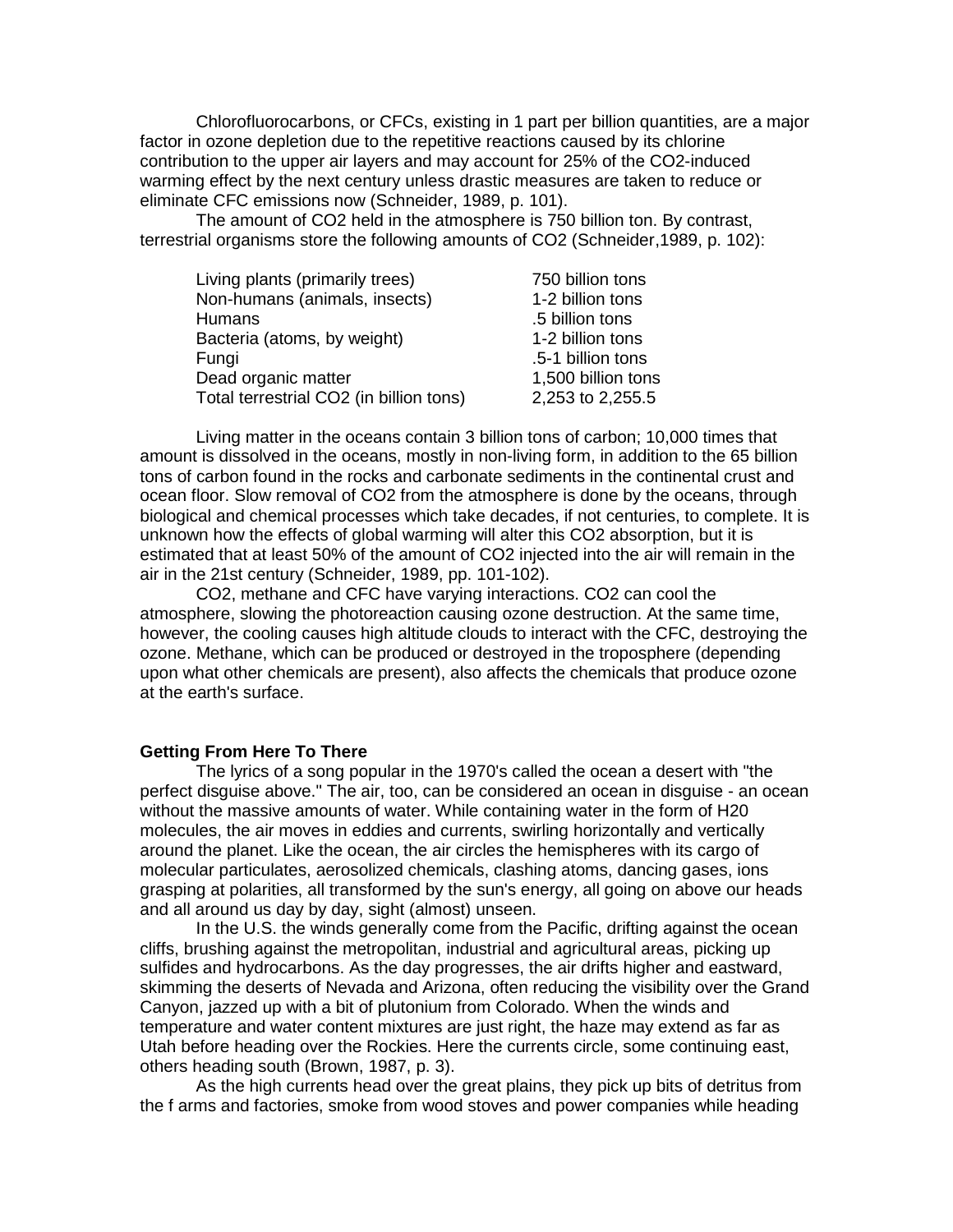north and east. Here they meet and mingle with currents from the south, perfumed with the rising plumes of waste from paper mills and chemicals manufacturing.

Continuing ever eastward, from the Bread Basket to the rusted Iron Belt, the currents eddy and separate, heading to New England and the Florida keys, there to be met by the Atlantic off-shore currents, mingling and migrating ever eastward.

Throughout all this traveling and commingling of air and space, the molecules diffuse and collide, break apart and join, moving up through the troposphere to the stratosphere. Or falling to earth. On our crops. In our water. Killing the trees.

#### **Acid Rain**

Acid rain is more properly called acid precipitation or wet deposition: the depositing of pollutant chemicals on the ground, plant growth and man-made structures via a wet medium such as fog, rain or snow. Dry deposition, which some scientists believe to be equal in volume to wet deposition (at least over the North American continent), is carried aloft by the winds and air currents, falling without moisture as a medium of transport (Miller and Miller, 1989, 22).

The eastern U.S. is more severely affected by acid deposition as there is a greater concentration of polluters in the region, and the soil from the seacoast inland through most of the midwest contains areas of very low to low alkalinity, soils less capable of buffering the acidity. The soils on the west coast and parts of Wyoming, Utah, Arizona and New Mexico are also low in alkalines (Editorial Research Reports, 1982, p. 65).

In the west as in the east, lakes and streams are the first to show the affects of acid deposition. In Colorado, lake failure was initially thought to be caused by depositions from Denver. It has now been shown to be from coalfired power plants elsewhere in Colorado as well as from surrounding states (Miller 1989, p. 28). A study of 64 lakes in the Olympic and Cascade Mountains in Washington all show low pH, resulting in declines in fish populations. Declines in forest populations are now being seen in the Sierra Nevada range in California, especially in the high elevations consistent with the effects of acid precipitation in other high altitude forested areas (Miller and Miller, 1989, p. 34).

In the east the primary damage is in the Appalachians and Great Smokey Mountains. The worst damage, however, is considered to be in the Adirondacks These high altitude forests in New York, Vermont and New Hampshire have suffered extensive destruction. In studies conducted from 1965-1975, seedling production and tree density fell by one-half. In 1975, over 50% of the spruce trees on Camel's Hump were dead. Not far behind is North Carolina's Mount Mitchell, now covered with dead and dying trees (Lean, 1990, p. 84).

As with Camel's Hump and Mount Mitchell, scientists have linked the death of the Ponderosa and Jeffrey pine trees in the San Bernardino Mountains east of Los Angeles with that city's nitrous oxide reacting with its hydrocarbons. In the San Bernardinos, comparisons were done between the 30-year period between 1941-1971 with the preceding 30-year period; scientists found radial growth decreased by 38% and, in the areas exposed to the greatest ozone level, marketability decreased by 83% (Miller and Miller, 1989, p. 36). Research in Europe and the U.S. on core samples from deciduous and coniferous trees show that these trees have been undergoing stress for the past three decades. Samples from thousands of trees show that annual growth rings have become smaller since 1970 (Lean 1990, p. 84). The greatest losses in these forests have been on the slopes facing the prevailing winds (Miller and Miller, 1989, p. 36).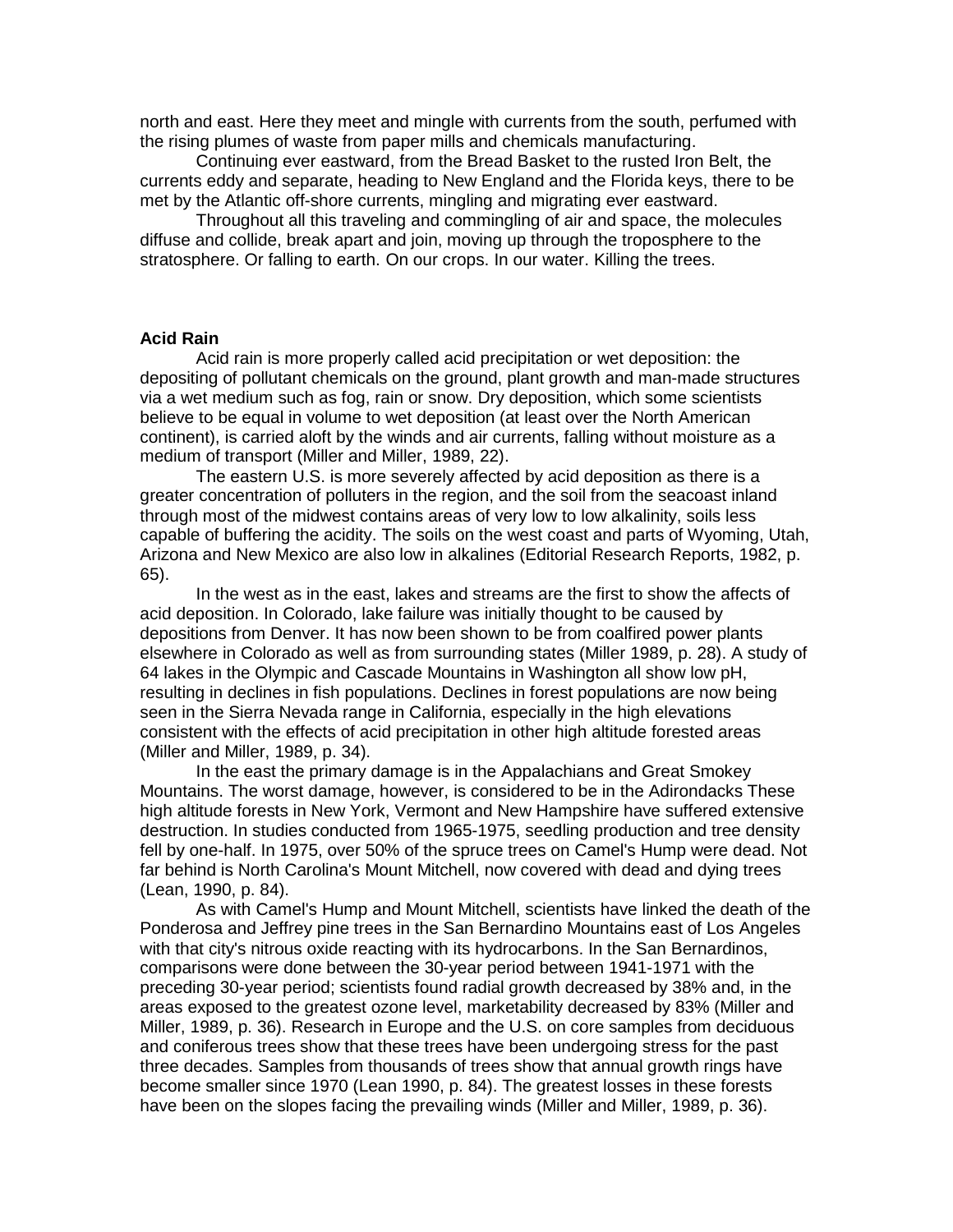In evergreens, the first sign of pollution damage is the yellowing and early dropping of the needles, followed closely by the deformation of the shoots, root deterioration, thinning of the crown and, finally, death. Other trees try to conserve energy by shedding leaves. Still others try frantically to reproduce, putting out masses of sterile cones and seeds. In many places, the vegetation in the understory and the ground itself is diseased, dead. Weakened, dying, the trees are unable to battle the effects of cold, drought, or pathogenic infections (Lean, 1990, p. 84).

#### **Soil: The Bottom Line**

Soil appears to be a critical factor in the forest's ability to withstand pollution. Unfortunately, most of the soil in the forested areas of the United States is not able to fend off much additional acidity.

Acid pollutants destroy the cation-exchange capacity of the soil. Positive ions are normally bound to the negatively charged surfaces of the soil particles. Increasing the soil acidity causes the hydrogen atoms to displace the positive ions (cations), resulting in a high concentration of hydrogen ions in the soil water. These interact with the negatively charged sulfate and nitrate ions, enabling positive ions to be leached from the soil, stripping the soil of necessary hydrogen nutrients (Gould, 1985, p. 67).

Negatively charged nutrients such as boron, molybdenum and phosphorus are normally taken up by the plant roots in exchange for hydroxide and bicarbonate ions. Increased acidity alters this exchange as there is a reduced number of hydroxides and bicarbonates available to be exchanged for the trace nutrients. Acidity also enables toxic metals to be leached out of the ground; phosphorus becomes unavailable to the tree as it becomes bound up with metals; molybdenum is no longer available to promote healthy leaf structure (Gould, 1985, p. 67).

The changing pH changes the structure of the soil itself by altering its ability to absorb and channel water to the roots and surrounding watersheds. Soil organisms necessary to the maintenance and growth of the soil are killed or become nonfunctional at pH levels below 3 (Bewley, 1983, p. 427-428); earthworms no longer aerate the soil, and microorganisms no longer exist to break down organic matter and rock, thus soil is not turned, and new soil is not formed. The earth becomes hard, the water runs off, plants dehydrate, growth is stunted, seedlings fail, soil erodes and washes away.

Tests on lake and stream waters near affected forests show large concentrations of phosphorus and calcium, all leached out of the surrounding soils. This leaves the soil itself high in metals such as aluminum, vanadium and other potentially toxic metals (Gould, 1985, p. 67).

#### **Other Possible Factors**

Some scientists believe that, as the amount of CO2 increases, photosynthesis will increase, causing plant tissues to absorb more CO2, thus reducing the total CO2 in the air, slowing the greenhouse effect. However, as soil and dead organic matter contain twice the amount of CO2 as in living plants and the atmosphere, and soil bacteria break down dead organic matter into CO2 and methane, some scientists speculate as to just how this soil-organic C02 change into atmospheric CO2 will be affected by the warming. Calling it a "sleeping giant," Dan Lashof of the Environmental Protection Agency identified several biological processes that could change our current estimates of the rate and effect of greenhouse gases, concluding that by working together, these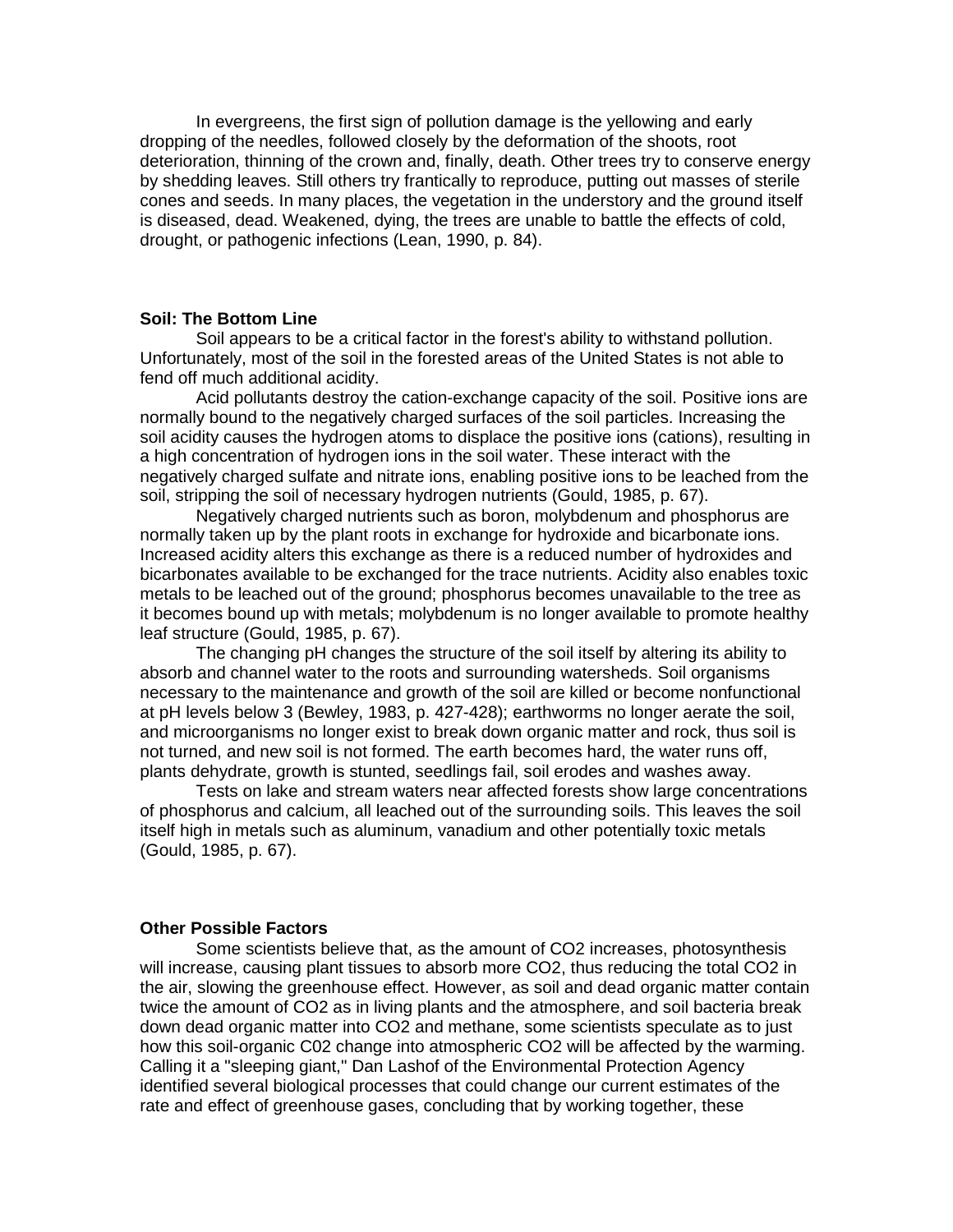processes could double the sensitivity of the climatic system to the greenhouse gases (Schneider, 1989, pp. 102-103).

Laboratory experiments have shown this to be a not unlikely scenario. The rate of CO2 evolution in decomposing wood, while dependent upon such variables as diameter and length of the wood, moisture content and type of decomposer microorganisms at work, increases as the ambient temperature increases. Thus, the greenhouse effect of global warming, which may increase both relative humidity as well as overall average temperature, the rate at which CO2 is diffused into the atmosphere can be expected to increase through a type of positive feedback loop (Boddy, 1983, p. 509). The resultant increase in atmospheric CO2 may in turn lead to further ozone destruction over a shorter period of time.

Also an unknown is just how much impact other natural and human-induced factors such as drought, disease and pathogenic infection may have on forest growth in conjunction with a system already under the stress of polluted air, soil and water. While governments, captains of industry and scientists still debate the question of just how much acid deposition is too much and how to determine the impact of natural cycles of stability and decline, others debate the question as to how the pollutants work on the trees: directly through the leaves, or through the soil and nutrient uptake system, or a combination of both. The role played by insects, fungi and bacteria in the biosystem's immunity, and how the organisms themselves are affected by the pollutants (Whitfield, 1989, p. 164) and soil composition (Bewley, 1983, p. 428) are also the subject of research.

Another unknown is how the ocean's processing and ultimate release of C02 will be affected by the rising world temperature, and how this will affect greenhouse gas levels in the next century (Schneider, 1989, p. 103). Other climatic cycles may alter the timing and impact of acid depositions. For example, a 22-year double sun spot cycle has been correlated with the variability of droughts in the Great Plains region of the U.S. Scientists now suspect that variations in the high-altitude wind direction may be related to sunspot activity. A relationship between the sun's radiant energy output and earth temperature variations has been postulated but not yet confirmed (Schneider, 1989, p. 91).

## **Tying It All Together: Earth, Wind And Chemical Genocide**

Isle Royale is a national park, an island located in the far reaches of northern Lake Superior. The nearest town, Thunder Bay, Ontario, lies more than thirty miles away.

More than one hundred years have passed since man last used Isle Royale for anything other than hiking. After the last copper mines were shut down, the island reverted to its original inhabitants - beavers, fox and moose. There were never any cars or smokestacks or sludge to sully this wilderness. The only way to get around the island park is on foot, following one of several foot paths.

Nestled in the upper elevations of Isle Royale is a small lake, Siskiwit, fed by natural springs, separated from the waters of Lake Superior. Isolated, never having been the sump or repository of agricultural run-off or manufacturing waste, too remote to be used as a dumping ground for toxic materials, the lake and island both promised to be a pristine outpost in the midst of the increasingly toxic North American continent. But as Clifford Wetmore and other scientists found, Siskiwit and Isle Royale have not been protected by their seclusion (Brown, 1987, p. 10-11; Kiester, 1991, p. 53-56).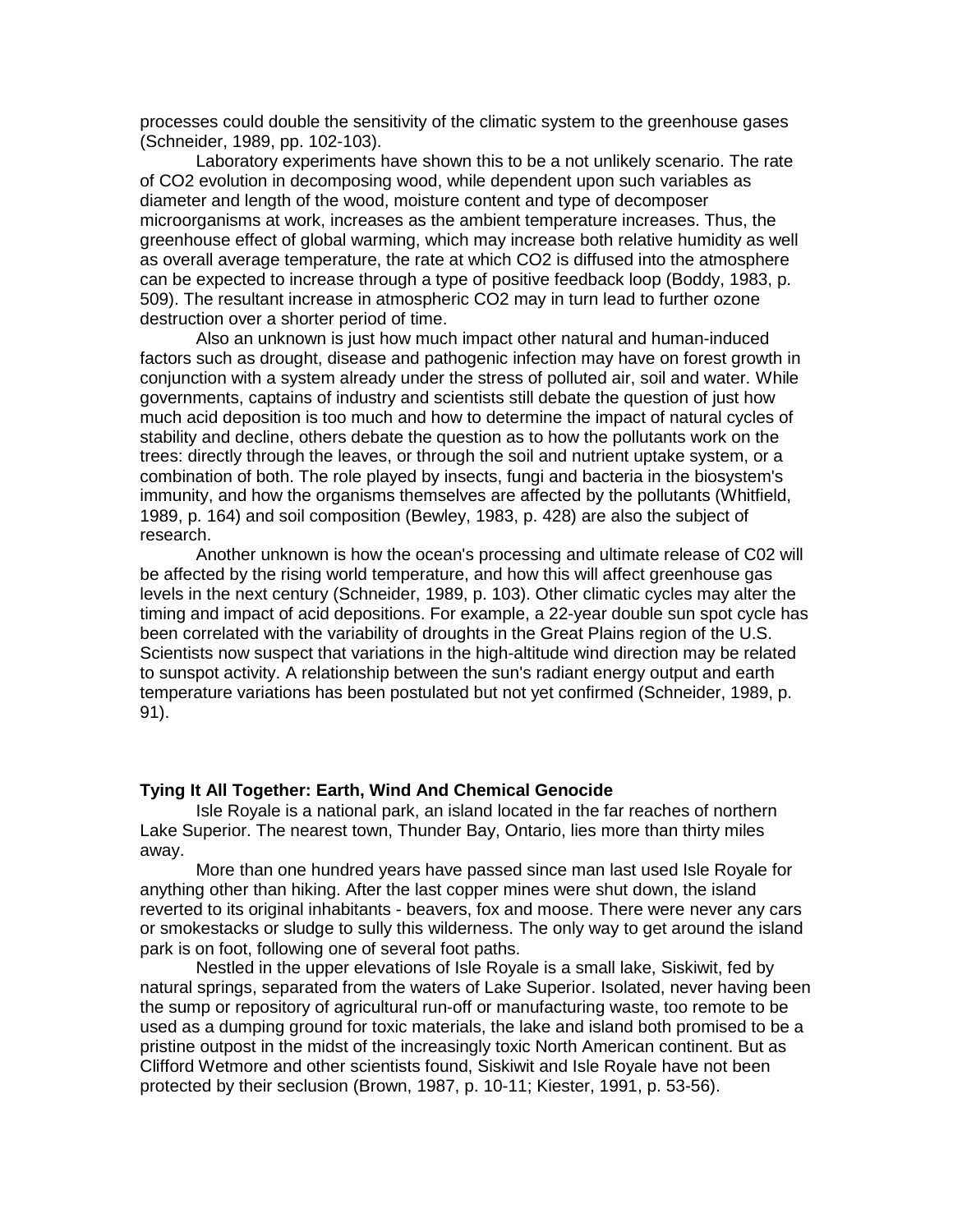In the early 1980's, Cliff Wetmore climbed Isle Royale's cliffs and hiked its forests. A botanist from the University of Minnesota, Wetmore was out for more than a day hike. He was out for lichens. Scraping and bagging samples, he collected several different types of lichens from around the island. Back in his laboratory, he subjected the samples to a number of different tests. What he found was that the apparently clean air of the island was rife with sulfur dioxide, the prime ingredient of industrial and urban emissions.

Lichens are rootless organism, part algae and part fungi. The fungus enmeshes the algae in a network of threads, feeding off the algae's products of photosynthesis. Originally thought to be a symbiotic partnership, scientists now believe that the relationship is more of a controlled parasitism: the fungus actually destroys the algal cells, but the algae reproduces so successfully that it is continually replacing itself, thus maintaining the lichen organism.

Lichens extract the nutrients and moisture they need from the air; unfortunately, they also take in things they do not need - sulfur dioxide, heavy metals, radioactive dust. Although lichens are amongst the oldest inhabitants of the earth with some living more than 4,000 years, they are now dying in many areas due to the effects of the pollutants they are drawing out of the air.

Lichens live in a number of different environments, from dry rocky outcroppings to trees overhanging a waterfall, surviving the desert heat and Antarctica's long, frigid dark season. Different lichens react differently to pollutants, with some tolerating higher doses of certain chemicals than others. Monitoring lichens has become a way in which to monitor air quality in different areas; they are more widespread and local collection and laboratory study is much less expensive then setting up high-tech monitoring equipment. In Finland, the northern region's lichen populations have been thoroughly mapped, enabling the Finns to trace pollution back to the source country, often to the polluting industry. The United States and Canada have now begun mapping lichens across the country; in the continental U.S., Maine's Acadia National Park and California's Sequoia National Park have been studied. The Environmental Protection Agency has recently begun a study to determine the source of a haze now seen in the Brooks Range, which lies north of the Arctic Circle, during winter. This should be of particular interest as the Brooks Range area has very little in the way of human population. Most of the range consists of mountains and forests in national parks and preserves. The only significant industry in this enormous area is in the petroleum and natural gas fields along the Arctic Ocean coast, between Barrow and Prudhoe Bay (Kiester, 1991, p. 5356; Hammond, 1989, p. 196).

Researchers in the 1970's and 1980's were trying to find out how Lake Superior was being polluted by toxaphene, a chemical as toxic as DDT. While not as long-lived in the environment as DDT, toxaphene causes thyroid cancer in rats, and is biomagnified up the food chain, thus causing problems to the fish- and water fowl-eating humans at the top of the chain. Subject to less stringent exposure guidelines than DDT, toxaphene had built up to such levels in Lake Superior that eating fish from the lake was banned. Puzzled scientists tried to determine where the toxaphene was coming from. Their search took them to Isle Royale and Siskiwit.

Expecting to find the waters pure, the scientists were shocked to find that fish caught in Siskiwit had twice the amount of PCBs than had been found in Lake Superior fish, and almost ten times the amount of DDE, a metabolite of DDT. While theories could be posited as to how Lake Superior became contaminated (primarily through manufacturing wastes disposed of directly into the lake or feeder streams), the theories did not fit the situation at Siskiwit.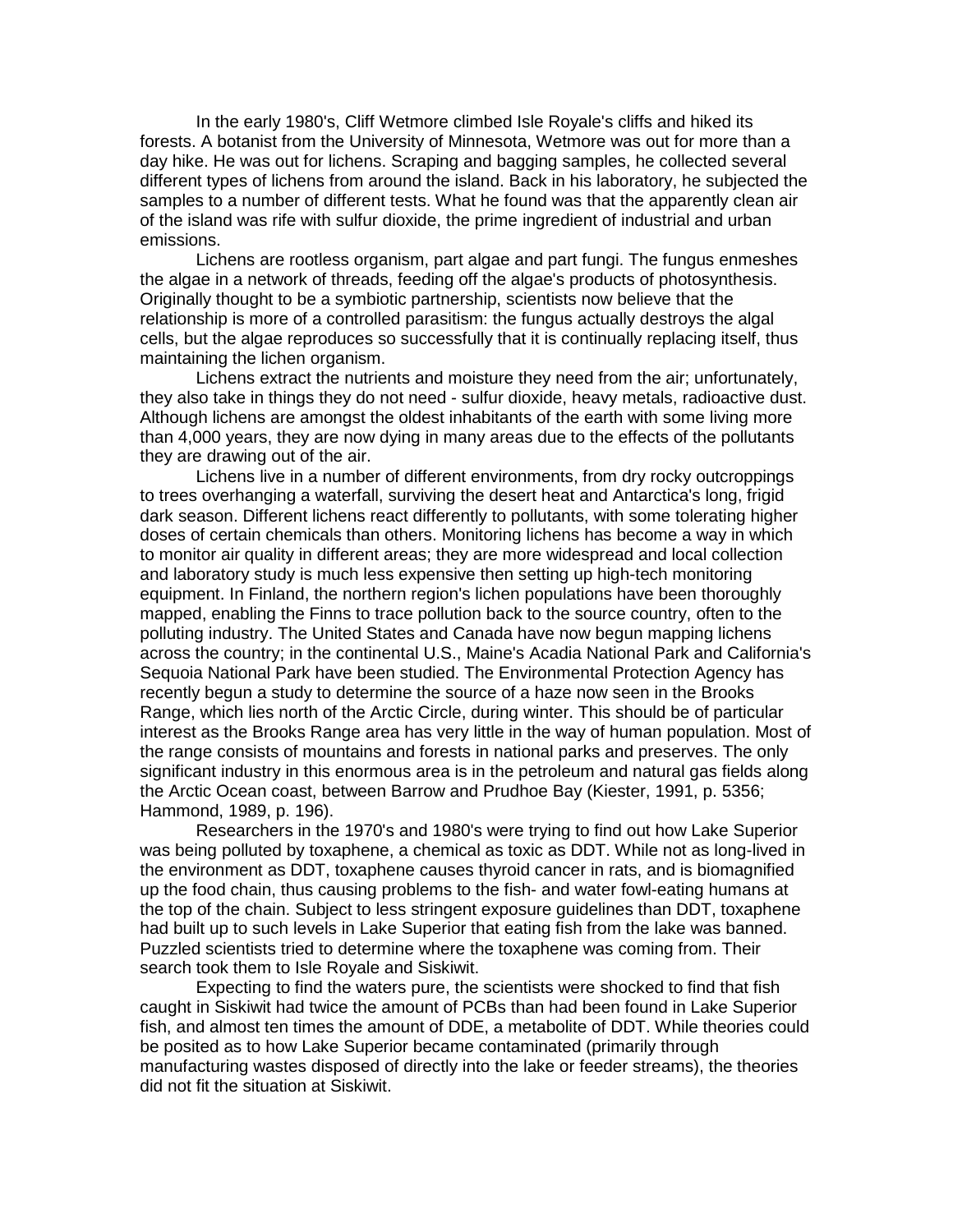The search for answers led the researchers across the country, ending in the cotton fields of the South where toxaphene is used in the control of the boll weevil. Thought to remain earthbound, scientists found that it in fact becomes airborne and, rather than remaining locally in the troposphere, relatively high concentrations of the chemical traveled hundreds of miles north to end up in Lake Superior and Siskiwit (Brown, 1987, p. 10-11).

## **The Smoking Gun**

The scientists can tell you how it is done. They can track the chemical reactions of thousands of the chemicals in the air, water and soil as they interact with each other and with the lifeforms that live in the soil, on the land and in the water. They know the effects on the human body when it is exposed to many of these chemical and compounds. But they have not been able to follow the bullet from the gun to the body. Scientists know the effects of dioxin on the human body, but, without being able to follow each dioxin molecule as it leaves a chemical manufacturing plant and is inhaled into someone's lungs, the manufacturer can continue to maintain that their product or waste was not responsible for the resultant cancer or other health or reproductive problem. Without being able to follow sulfites and nitrites through the air and soil into a specific tree, there is no smoking gun. There is, however, a growing number of dead and dying trees.

Interference with the cation-exchange not only eventually starves a tree, it also allows metals to leach out of the rock into the soil, and thence to streams, rivers and lakes. In the water, it becomes part of the food chain, and biomagnifies its way up until the top predator, man, eats a fish caught on a sultry summer day. Will eating that fish cause several people to die? Unlikely. Will that man's life or the lives of his children be affected by eating that fish? Ah, now that's the scary part - we just don't know.

We do know that the ingestion by eating, touching or breathing of various chemicals and metals is "potentially" toxic to man. Potentially meaning that getting a lot of it will harm you a lot. But what about little bits over a long period of time? We know that DDT caused reproductive failure in birds that were at the top of their food chains. What about the humans that ate fish in water laced with DDE, and ate crops dusted with DDT and eldrin, or sat out on their porch swing just downwind from a cotton field? Scientists can postulate that yes, it will cause harm, but chemical manufacturers and their senators can turn right around and demand that cause and effect be proved. Of course, we are talking about decision-makers and agency heads who were raised in homes and taught in schools coated with leaded paint and insulated with asbestos and plumbed with lead pipes and solder, whose children are raised on chlorinated water which, as every aquarium owner soon finds out, kills fish.

## **Conclusion**

" Despite major research efforts by a large group of concerned individuals and agencies, the evidence of widespread damage from acid rain remains less than convincing," said Alan W. Katzenstein, public relations consultant to the electric utilities lobby." (Luoma, 1984, preface).

As has become evident during the preliminary talks in preparation for this June's "Earth Summit," the United States continues to profess concern for the environment but still does precious little for it. While making demands on underdeveloped Third World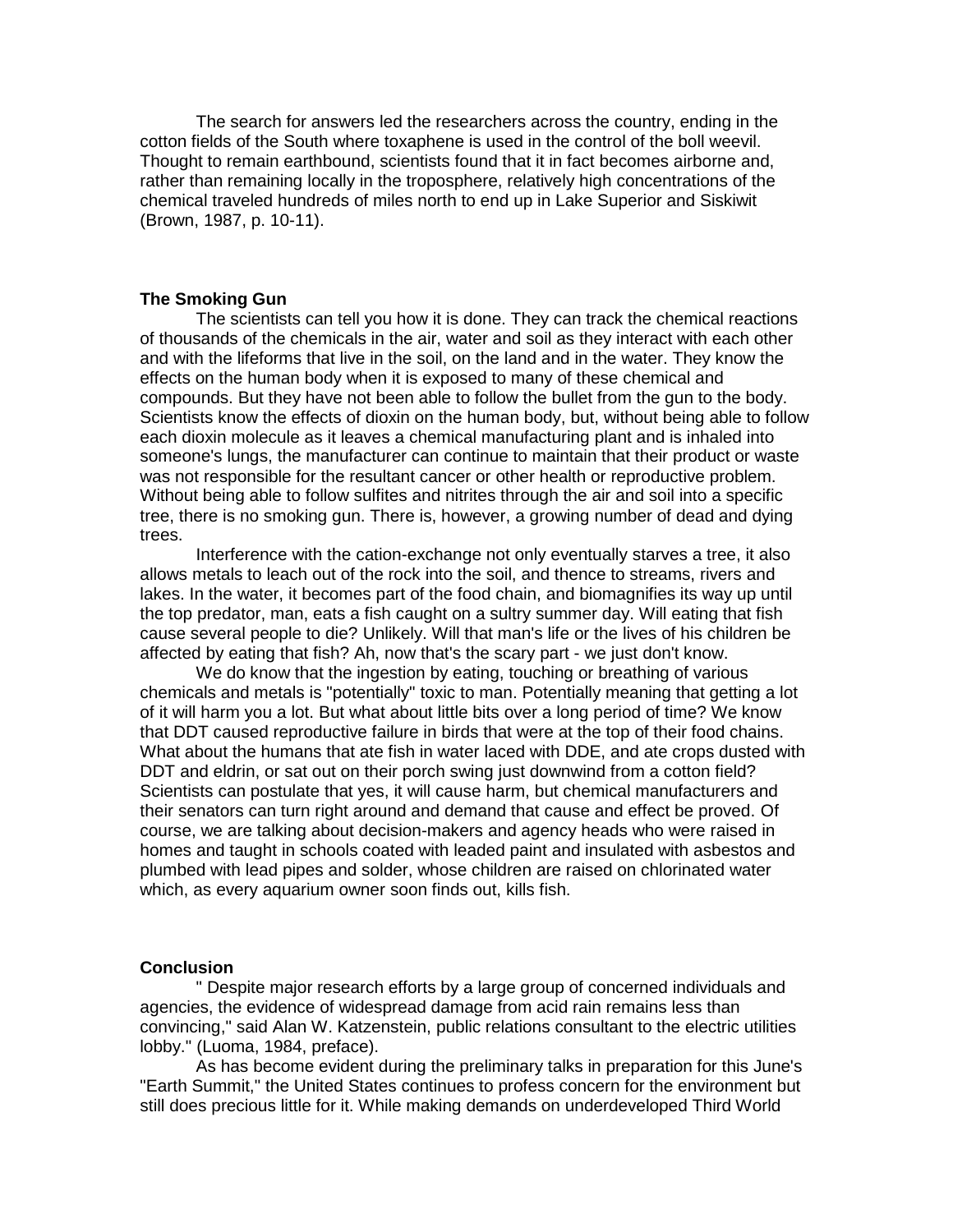countries to reduce population and conserve resources, the U.S. continues to expand its population and rabid consumption of resources. Blocking any further discussion on the disposal of radioactive materials and international transport of hazardous waste, the U.S. also refused to commit to stop cutting the old growth forests, most of which is sold to the Japanese at discount prices for such indispensable consumer goods as disposable diapers (Lean, 1990, p. 81).

Humans conveniently forget that they exist as a part of an ecosystem which is part of a larger biomass, on a single planet with limited resources available at any given time. Instead there is a frenetic harvesting or destroying of everything that grows or is buried in the ground, accompanied by the wholesale spewing of garbage into the air, on the land, into the ground, in the oceans, streams and lakes. Any species, plant or animal, vertebrate or invertebrate, not found to have marketable value is deemed expendable. Humans are also infinitely capable of closing their eyes to that which they do not wish to see. Representatives of underdeveloped and developing countries have made it clear that they will not be dictated to as to how they use their resources, regardless of what lessons there may be to learn from others who have gone before them (Schneider, 1989, p. 280). Everyone wants their own Industrial Revolution, apparently oblivious to the accompanying pollution and disease that will inevitably follow should the Western model be followed.

The forests are dying. No politician or industry leader is willing to make that leap of faith that says, yes, we are killing them and everything around them with our garbage and our waste. Instead, chemical manufacturers keep blowing toxic waste into the air and water or dumping it on the ground. Consumers are supplied with an ever-increasing array of goods to buy as the population continues to expand despite an ever-diminishing availability of natural resources. And what are the lessons we still choose to ignore? Put in very basic terms, if the stuff that falls out of the air can kill a tree, what is it doing to us and to our children? It may take three decades to kill a 100-year old tree; how long before it kills us? Or has it already started?

The fact is that the trees are dying due to the pollutants and toxic elements in the air, water and soil. Ironically, the timber industry waves a red flag, warning of all the jobs that will be lost if they are not allowed to cut down the trees.

The joke is that there seems to be a race to see what will wipe out the trees first: pollution or the timber industry.

Unfortunately, it won't be long before we see who wins. We will, however, all be the losers.

"It's hard to argue with a dead fish." George Hendrey, acid rain researcher.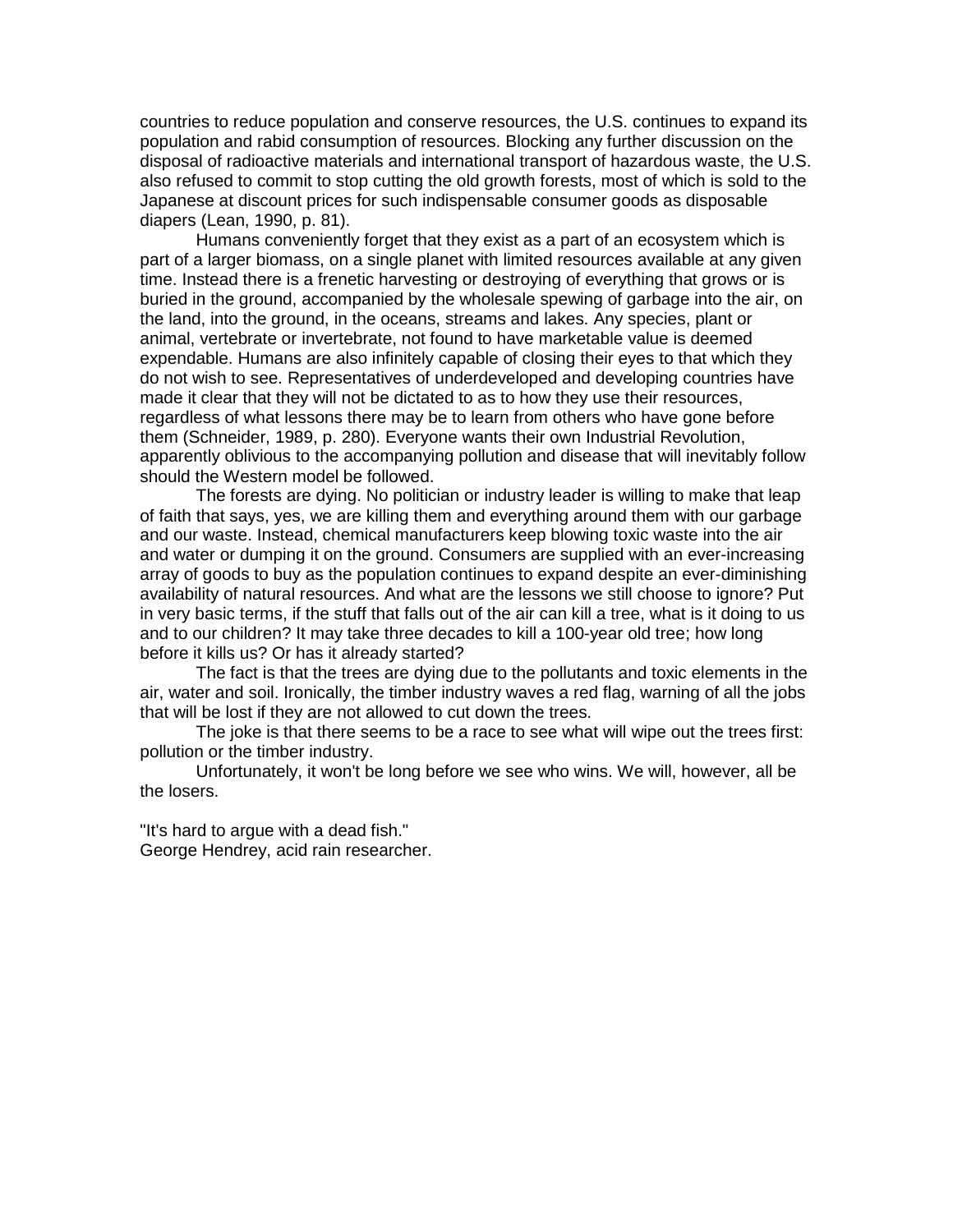# **Bibliography**

**"We're going to amend the Endangered Species Act so people count as much as birds in this process."**

- Now former Sen. Bob Packwood (R-Ore) at a rally during January 1992's, at the "God Squad" hearings (*Defenders*, 1992, 67(l), p. 6).

**"Representative government has broken down. Our politicians represent not the people who vote for them but the commercial interests who finance their election campaigns. We have the best politicians money can buy."**

- Edward Abbey

Abbey, Edward. 1989. A Voice Crying in the Wilderness. St. Martin's Press, New York, NY.

Acid-flecked candy colored sunscreen. 1992. *Discover* 13(l); pp. 44-46.

Adler, C. A. 1973. Ecological Fantasies: A Death From Falling Watermelons. Green Eagle Press, New York, NY.

Air pollution: protecting parks and wilderness from nearby pollution sources. 1990. U.S. General Accounting Office GAO/RCED-90-10. Cover page information: p. 14.

Bewley, R.J.F. and Stotzky, G. 1983. Simulated acid rain (H,SO,) and microbial activity in soil. *Soil Biology and Biochemistry*, 15(4) 425-429-

Boddy, Lynne. 1983. Carbon dioxide release from decomposing wood: effect of water and temperature. *Soil Biology and Biochemstry*, 15(5); 501-510.

Brown, Michael H. 1987. The Toxic Cloud. Harper & Row Publishers, New York, NY.

Editorial Research Reports. 1982. Environmental Issues, Prospects and Problems. Congressional Quarterly, Inc., Washington, DC.

Fisher, David E. 1990. Fire and Ice: The Greenhouse Effect, Ozone Depletion and Nuclear Winter. Harper & Row Publishers, New York, NY.

Gould, Roy. 1985. Going Sour: Science and Politics of Acid Rain. Burkhauser, Boston, MA.

Hammond. 1989. United States Atlas. Hammond Inc., Maplewood, NJ. 396 pages.

Kiester, Edwin, Jr. 1991. Prophets of gloom. *Discover*, 12(9); 52-56.

Lean, G., Hinrichsen, D., and Markham, A. 1990. Atlas of the Environment. Prentice Hall Press, New York, NY. 194 pages.

Luoma, Jon R. 1984. Troubled Skies, Troubled Waters: The Story of Acid Rain. The Viking Press, New York, NY.